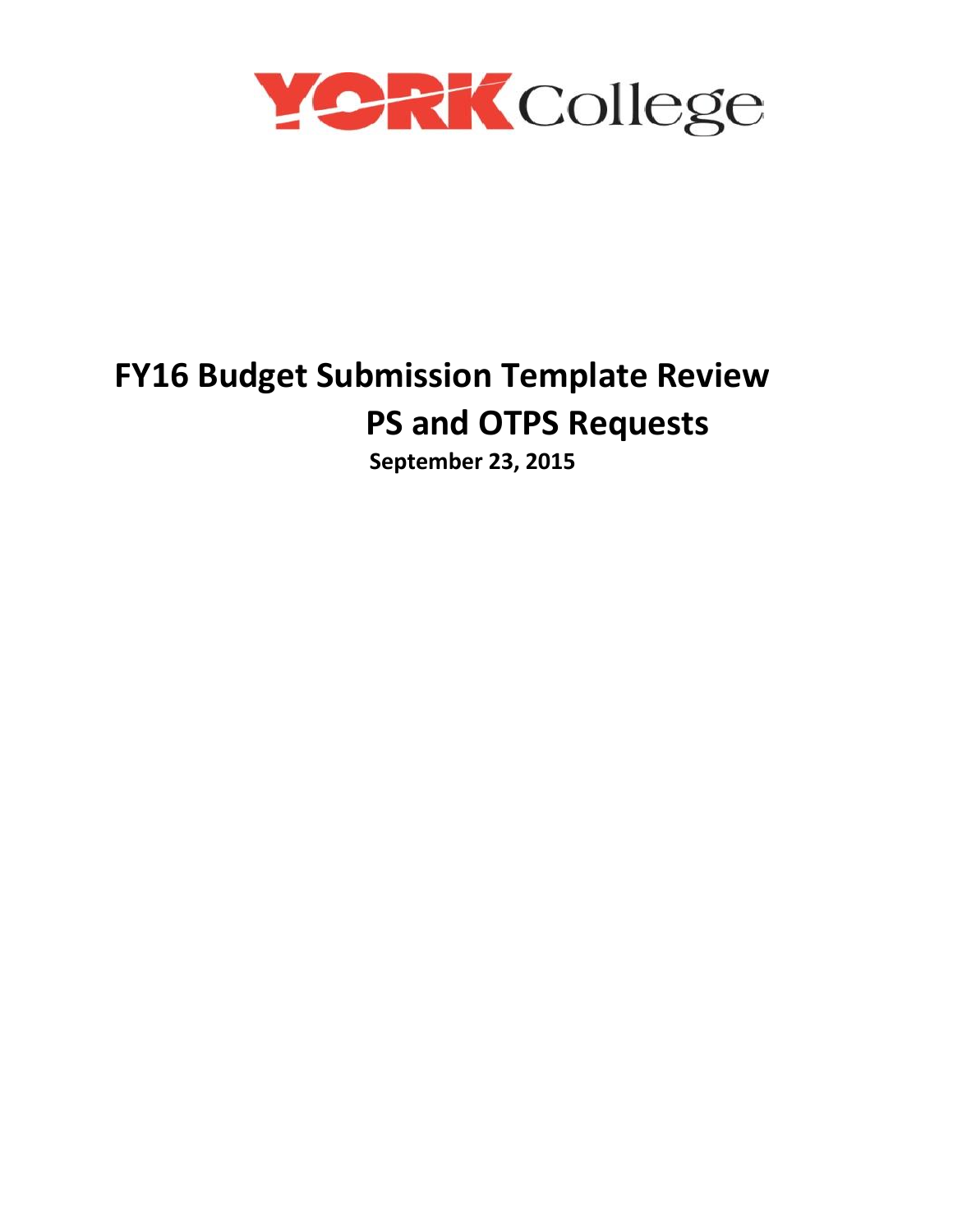

# **FY2016 Division/Department - Position Request Review September 23, 2015 Budget Template Submission Summary**

**Positions** 

|                                          | POSITIONS      |                                  |               |        |             |
|------------------------------------------|----------------|----------------------------------|---------------|--------|-------------|
| <b>Division/Department</b>               | Requested      | <b>Title</b>                     | <b>Salary</b> | Sub    | Priority    |
| <b>Academic Affairs (Provost review)</b> |                |                                  |               |        |             |
| Accounting                               | $\mathbf 1$    | Asst Professor (replace Stern)   | 65,000        |        | 1           |
| Behavorial Sciences-10028                | $\mathbf{3}$   | <b>Assistant Professor - Soc</b> | 65,000        |        | 1           |
|                                          |                | Assistant Professor-Psych        | 65,000        |        | 1           |
|                                          |                | Replacement C. Johnson           |               |        |             |
|                                          |                |                                  |               |        |             |
| Biology-10033                            | 3              | Assistant Professor              | 74,133        |        | 1           |
|                                          |                | Doctoral Lecturer                | 60,418        |        | 1           |
|                                          |                | <b>CLT</b>                       | 45,347        |        |             |
|                                          |                |                                  |               |        |             |
| Business & Economics-10042               | $\overline{2}$ | <b>Assistant Professor</b>       | 65,000        |        | 1           |
|                                          |                | Assistant Professor (Sub)        |               | 65,000 | 1           |
| Chemistry-10051                          | $\overline{2}$ | PHS Faculty                      | 65,000        |        | 1           |
|                                          |                | <b>CLT</b>                       | 36,795        |        |             |
|                                          |                |                                  |               |        | 1           |
| Earth & Physical Sciences-10085          | $\mathbf{1}$   | Assistant Professor              | 65,000        |        | 1           |
|                                          |                |                                  |               |        |             |
| English-10102                            | $\overline{2}$ | <b>Assistant Professor</b>       | 65,000        |        | 1           |
|                                          |                | Assistant Professor (Sub)        |               | 65,000 | 1           |
|                                          |                |                                  |               |        |             |
| For Lang, ESL & Humanities-10117         | $\pmb{0}$      | Assistant Professor              |               |        |             |
|                                          |                |                                  |               |        |             |
| Health Professions-10135                 | $\mathbf{1}$   | Full-time faculty                | 79,242        |        | 1           |
| History & Philosophy-10149               | $\pmb{0}$      | Tenure Track Historian           |               |        |             |
|                                          |                |                                  |               |        |             |
| HPE & GSS-67501                          | $\pmb{0}$      | Lecturer                         |               |        |             |
|                                          |                |                                  |               |        |             |
| Library-70054                            | $\overline{2}$ | Librarian                        | 68,024        |        | 1           |
|                                          |                | Librarian (Sub)                  |               | 68,024 | 1           |
|                                          |                |                                  |               |        |             |
| Math/Computer Science-10195              | $\mathbf{1}$   | Professor (Sub)                  |               | 64,956 | 1           |
|                                          |                |                                  |               |        |             |
| Nursing-10211                            | $\mathbf{1}$   | Faculty                          | 79,242        |        | 1           |
|                                          |                |                                  |               |        |             |
| Occupational Therapy-10142               | 0              |                                  |               |        |             |
|                                          |                |                                  |               |        |             |
| Performing & Fine Arts-10115             | $\overline{2}$ | <b>CLT</b>                       | 42,302        |        | 1           |
|                                          |                | Performance Musician (Sub)       |               | 71,073 | 1           |
|                                          |                |                                  |               |        |             |
| Registrar-80268                          | $\mathbf 0$    | None                             | $\mathbf 0$   |        |             |
| Social Work-10281                        | $\overline{2}$ | Assistant Professor (Sub)        |               | 68,024 | 1           |
|                                          |                | Assistant Professor (Sub)        |               | 79,242 | $\mathbf 1$ |
|                                          |                |                                  |               |        |             |

S:\Documents\Website\MiddleStates Webstuff\MiddleStates website supporting docs stuff\Standard VI\Budget Template Submission Summary FY2016 092215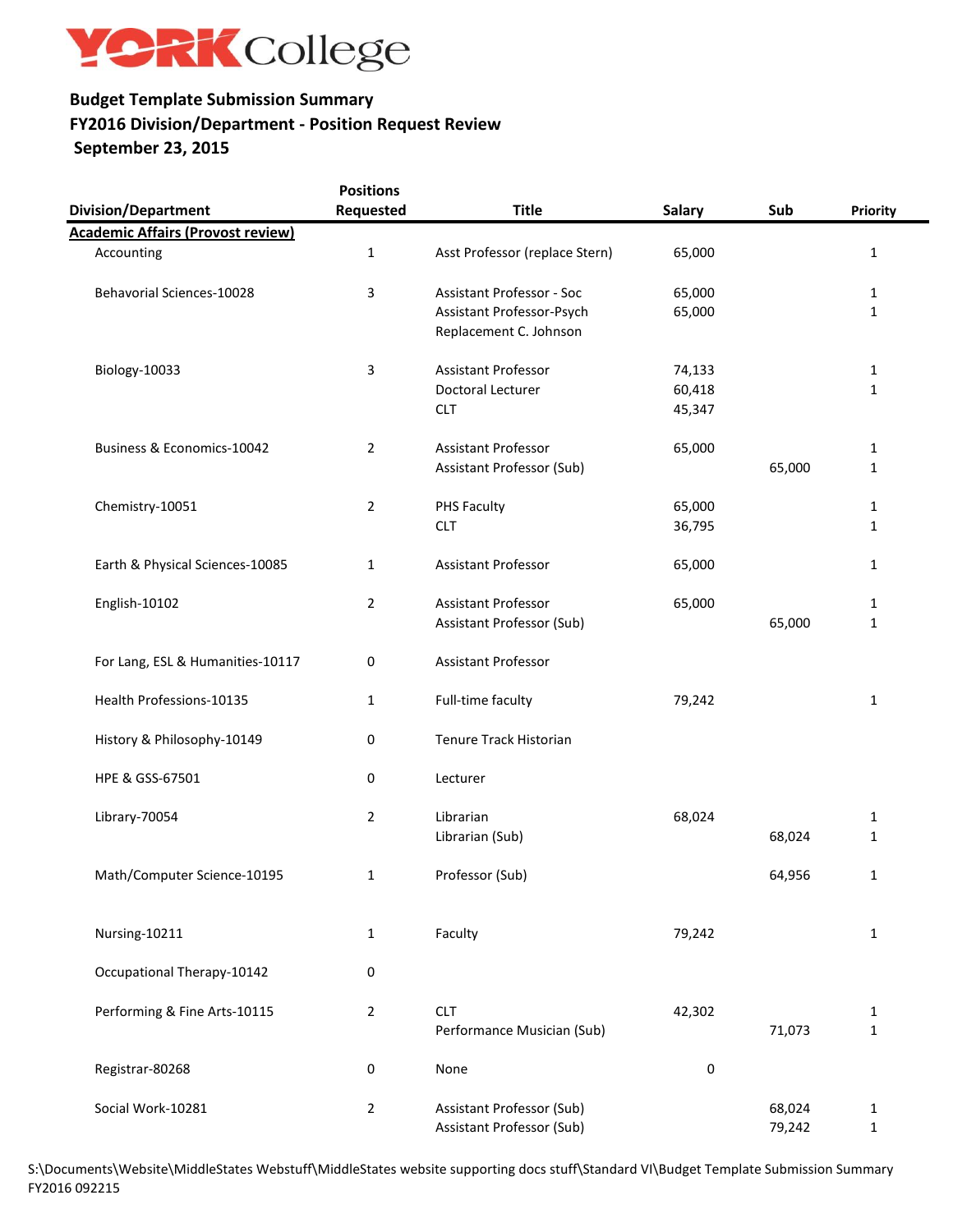

# **Budget Template Submission Summary FY2016 Division/Department - Position Request Review September 23, 2015**

| <b>Division/Department</b>             | <b>Positions</b><br>Requested | <b>Title</b>                                        | <b>Salary</b> | Sub     | Priority       |
|----------------------------------------|-------------------------------|-----------------------------------------------------|---------------|---------|----------------|
| Teacher Education-10090                | 1                             | Assistant Professor (Sub)                           |               | 36,795  | $\mathbf 1$    |
|                                        |                               |                                                     |               |         |                |
| <b>Total Academic Affairs (FY17)</b>   | 23                            | 15 new, 8 subs                                      | 940,503       | 518,114 |                |
| <b>Administrative Affairs</b>          |                               |                                                     |               |         |                |
| Admissions-75002                       | 0                             | None                                                | 0             |         |                |
| <b>Business Office-80045</b>           | 1                             | <b>Business Manager</b>                             | 95,000        |         | 4              |
| Budget Office-80037                    | $\mathbf{1}$                  | aHEO                                                | 40,129        |         | 4              |
|                                        |                               |                                                     |               |         |                |
| Fac Planning & Operations-80048        | 9                             | Carpenter                                           | 75,912        |         | 2              |
|                                        |                               | Carpenter                                           | 75,912        |         | $\overline{2}$ |
|                                        |                               | Maintenance Mechanic                                | 51,908        |         | $\overline{2}$ |
|                                        |                               | Maintenance Mechanic                                | 51,908        |         | $\overline{2}$ |
|                                        |                               | Laborer (replace retired FTE)                       | 68,000        |         | $\overline{2}$ |
|                                        |                               | Electricians                                        | 89,000        |         | $\overline{2}$ |
|                                        |                               | Electricians                                        | 89,000        |         | $\overline{2}$ |
|                                        |                               | Oiler                                               | 96,500        |         | $\overline{2}$ |
|                                        |                               |                                                     |               |         |                |
|                                        |                               | Oiler                                               | 96,500        |         | $\overline{2}$ |
| Human Resources-80174                  | $\mathbf{1}$                  | HEA - Reclassification                              | 3,053         |         | 4              |
|                                        |                               | HEO - Functional Title Change                       | 7,227         |         | 4              |
|                                        |                               | COA                                                 | 30,000        |         | 4              |
| Mail Services-80203                    | $\boldsymbol{0}$              | None                                                | $\pmb{0}$     |         |                |
| Printing Services-80251                | 0                             | None                                                | 0             |         |                |
| Receiving-80054                        | 1                             | Supervisor Stock worker                             | 42,000        |         | 4              |
| Public Safety-80274                    | 14                            | Peace Officer (Offset OTPS)<br>CSA (Offset in OTPS) |               |         | $\overline{2}$ |
| <b>Total Administrative Affairs</b>    | 27                            |                                                     | 912,049       |         |                |
| <b>Institutional Advancement</b>       |                               |                                                     |               |         |                |
| Institutional Advancement-80181        | $\mathbf{1}$                  | <b>Annual Giving Manager</b>                        | 74,133        |         | 3              |
| <b>Total Institutional Advancement</b> | $\mathbf{1}$                  |                                                     | 74,133        |         |                |
| <b>President</b>                       |                               |                                                     |               |         |                |
| Institutional Effectiveness-80403      | $\overline{2}$                | <b>Admistrative Assistant</b>                       | 35,000        |         | 4              |
|                                        |                               | <b>Assessment Coordinator</b>                       | 59,603        |         | 4              |

FY2016 092215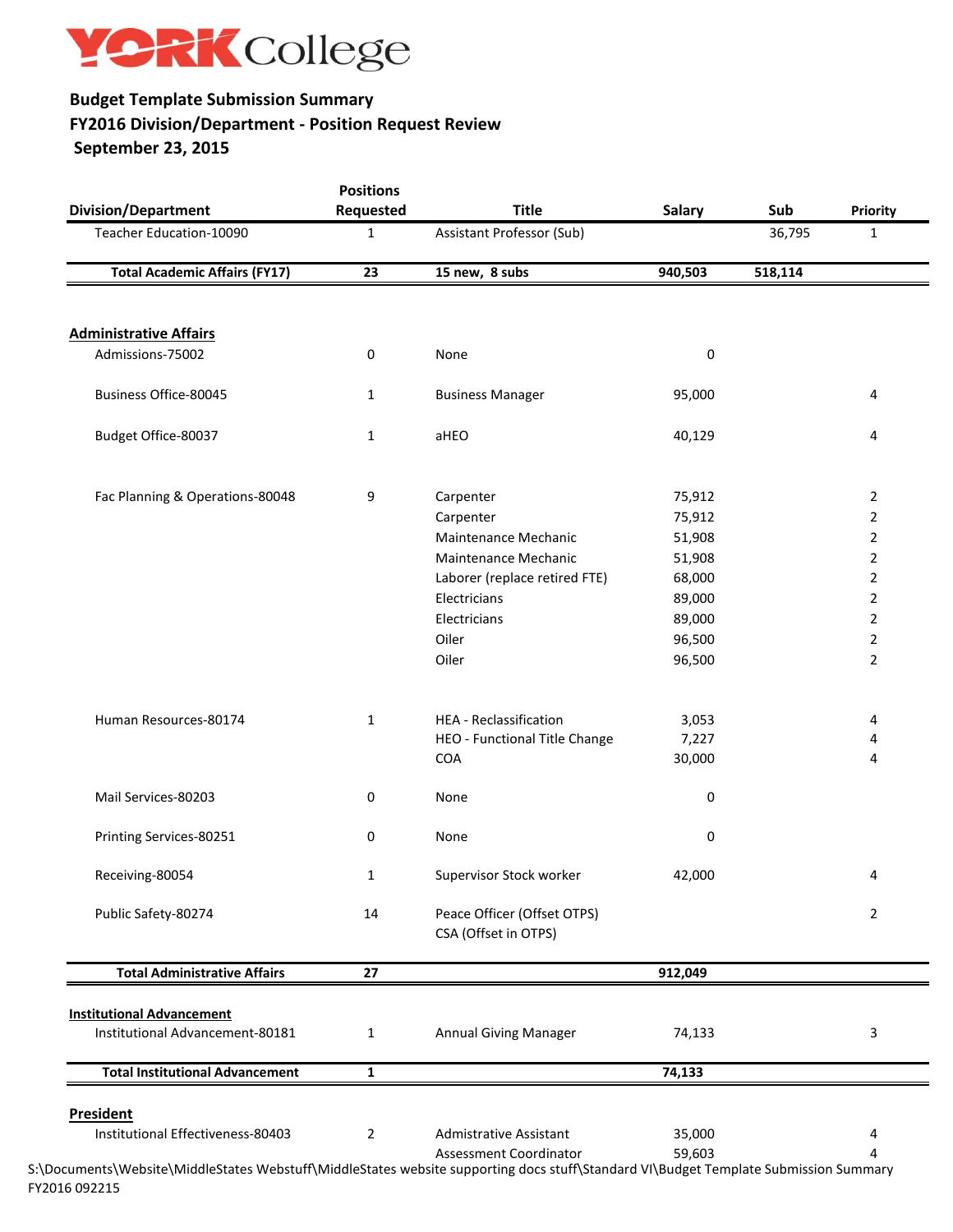

# **FY2016 Division/Department - Position Request Review September 23, 2015 Budget Template Submission Summary**

| <b>Division/Department</b>           | <b>Positions</b><br>Requested | <b>Title</b>                  | <b>Salary</b> | Sub | Priority |
|--------------------------------------|-------------------------------|-------------------------------|---------------|-----|----------|
|                                      |                               |                               |               |     |          |
| Institutional Research-80185         | $\overline{2}$                | Data Analyst                  | 55,126        |     | 4        |
|                                      |                               | <b>Assessment Coordinator</b> | 64,956        |     | 4        |
| Office of Research & Spon Prgms      | $\mathbf{1}$                  | <b>Assistant Director</b>     | 80,000        |     | 3        |
| <b>Total President</b>               | 5                             |                               | 294,685       |     |          |
|                                      |                               |                               |               |     |          |
| <b>Student Development</b>           |                               |                               |               |     |          |
| Office of Student Dev.-75073         | $\mathbf{1}$                  | aHEO                          | 35,576        |     | 3        |
| Child & Family Center-60021          | 1                             | aHEO                          | 35,576        |     | 3        |
| <b>Career Services Center-75018</b>  | 2                             | <b>HEA</b>                    | 74,133        |     | 3        |
|                                      |                               | HEa                           | 55,700        |     | 3        |
| Center of Disabilities-75126         | $\mathbf{1}$                  | Specialist                    | 35,576        |     | 3        |
| Student Activities-75054             | $\mathbf{1}$                  | aHEO                          | 35,576        |     | 3        |
| <b>Total Student Development</b>     | 6                             |                               | 272,137       |     |          |
| <b>Grand Total PS Budget Summary</b> | 62                            |                               | 2,493,507     |     |          |
| less Subs                            | -8                            |                               |               |     |          |
| <b>Total PS Requests</b>             | 54                            |                               |               |     |          |

#### **Priority**

**1 Teaching, accreditation** 

**2 Health, Safety, Security** 

**3 Student Support and Revenue Generation** 

**4 Compliance and CUNYfirst**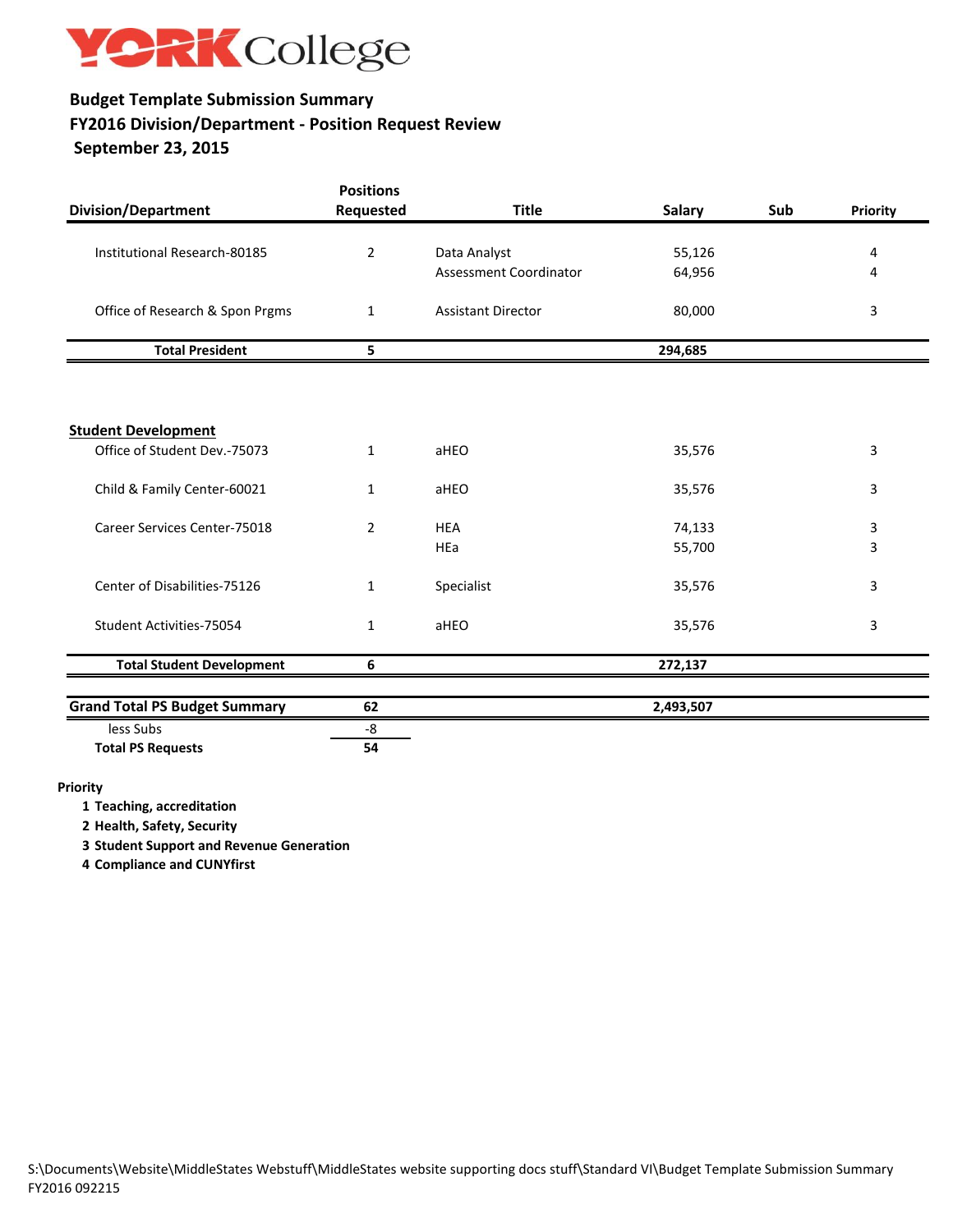

#### **Budget Template Submission Summary FY2016 Division/Department - OTPS September 23, 2015**

| <b>Division/Department</b>       | <b>Account</b> | <b>Title</b>    | Amount  | <b>Totals</b> | <b>Comments</b>                 | <b>Cabinet</b><br><b>Decision</b> |
|----------------------------------|----------------|-----------------|---------|---------------|---------------------------------|-----------------------------------|
| <b>Academic Affairs</b>          |                |                 |         |               |                                 |                                   |
| <b>Behavorial Sciences-10028</b> | 80120          | Supplies        | 5,755   | 29,154        | Dept License                    |                                   |
|                                  | 80123          | Equipment       | 23,399  |               | Replace Lafayette equip         |                                   |
|                                  |                |                 |         |               |                                 |                                   |
| Biology-10033                    | 80120          | <b>Supplies</b> | 20,000  | 176,000       | Repair microscopes etc          |                                   |
|                                  | 80121          | Travel          | 6,000   |               | Conferences                     |                                   |
|                                  | 80122          | Contracts       | 14,500  |               | Service contracts               |                                   |
|                                  | 80123          | Equipment       | 135,500 |               | Start up funds for faculty hire |                                   |
| Business & Economics-10042       | 80120          | <b>Supplies</b> | 20,500  | 88,500        | Field tests, scantrons          |                                   |
|                                  | 80121          | Travel          | 60,000  |               | Research travel for AACSB       |                                   |
|                                  | 80123          | Equipment       | 8,000   |               | Furniture                       |                                   |
| Chemistry-10051                  | 80120          | Supplies        | 8,000   | 73,200        | Chemicals for experiments       |                                   |
|                                  |                |                 |         |               |                                 |                                   |
|                                  | 80123          | Equipment       | 65,200  |               | R&D granulator, knives mill,    |                                   |
| Earth & Physical Sciences-10085  | 80120          | Supplies        | 18,000  | 68,000        | laptop cart                     |                                   |
|                                  | 80123          | Equipment       | 50,000  |               | start up fund geo asst prof     |                                   |
| English-10102                    | 80120          | Supplies        | 600     | 7,035         | Gen supplies                    |                                   |
|                                  | 80121          | Travel          | 5,000   |               | Conference travel               |                                   |
|                                  | 80122          | Contracts       | 375     |               |                                 |                                   |
|                                  | 80123          | Equipment       | 1,060   |               | Laptop, projector               |                                   |
|                                  |                |                 |         |               |                                 |                                   |
| For Lang, ESL & Humanities-10117 | 80120          | Supplies        | 1,000   | 8,000         | Gen supplies                    |                                   |
|                                  | 80121          | Travel          | 7,000   |               | Intl Travel conferences         |                                   |
| Health Professions-10135         | 80120          | Supplies        | 3,600   | 13,350        | supplies                        |                                   |
|                                  | 80121          | Travel          | 800     |               |                                 |                                   |
|                                  | 80122          | Contracts       | 200     |               |                                 |                                   |
|                                  | 80123          | Equipment       | 8,750   |               | Cabinets, refrigerator          |                                   |
|                                  |                |                 |         |               |                                 |                                   |
| History & Philosophy-10149       | 80120          | Supplies        | 2,000   | 8,000         | Tech cart                       |                                   |
|                                  | 80121          | Travel          | 5,000   |               | Travel                          |                                   |
|                                  | 80122          | Contracts       | 1,000   |               | memberships                     |                                   |
| HPE & GSS-67501                  | 80120          | Supplies        | 10,000  | 270,000       | furniture                       |                                   |
|                                  | 80121          | Travel          | 10,000  |               | conferences                     |                                   |
|                                  | 80123          | Equipment       | 250,000 |               | Fitness center                  |                                   |
| Library-70054                    | 80120          | <b>Supplies</b> | 50,000  | 75,000        | <b>Books</b>                    |                                   |
|                                  | 80121          | Travel          | 25,000  |               | Host Chief Librarians meeting   |                                   |
| Math/Computer Science-10195      | 0              | 0               | 0       | $\pmb{0}$     |                                 |                                   |
|                                  |                |                 |         |               |                                 |                                   |
| Nursing-10211                    | 80120          | <b>Supplies</b> | 9,000   | 66,650        | Gen supplies                    |                                   |
|                                  | 80121          | Travel          | 4,000   |               | conferences                     |                                   |
|                                  | 80122          | Contracts       | 24,650  |               | service contracts               |                                   |
|                                  | 80123          | Equipment       | 29,000  |               | Laederal simulation             |                                   |
| Occupational Therapy-10142       | 80120          | Supplies        | 9,900   | 16,200        | Supplies                        |                                   |
|                                  |                |                 |         |               |                                 |                                   |

S:\Documents\Website\MiddleStates Webstuff\MiddleStates website supporting docs stuff\Standard VI\Budget Template Submission Summary FY2016 092215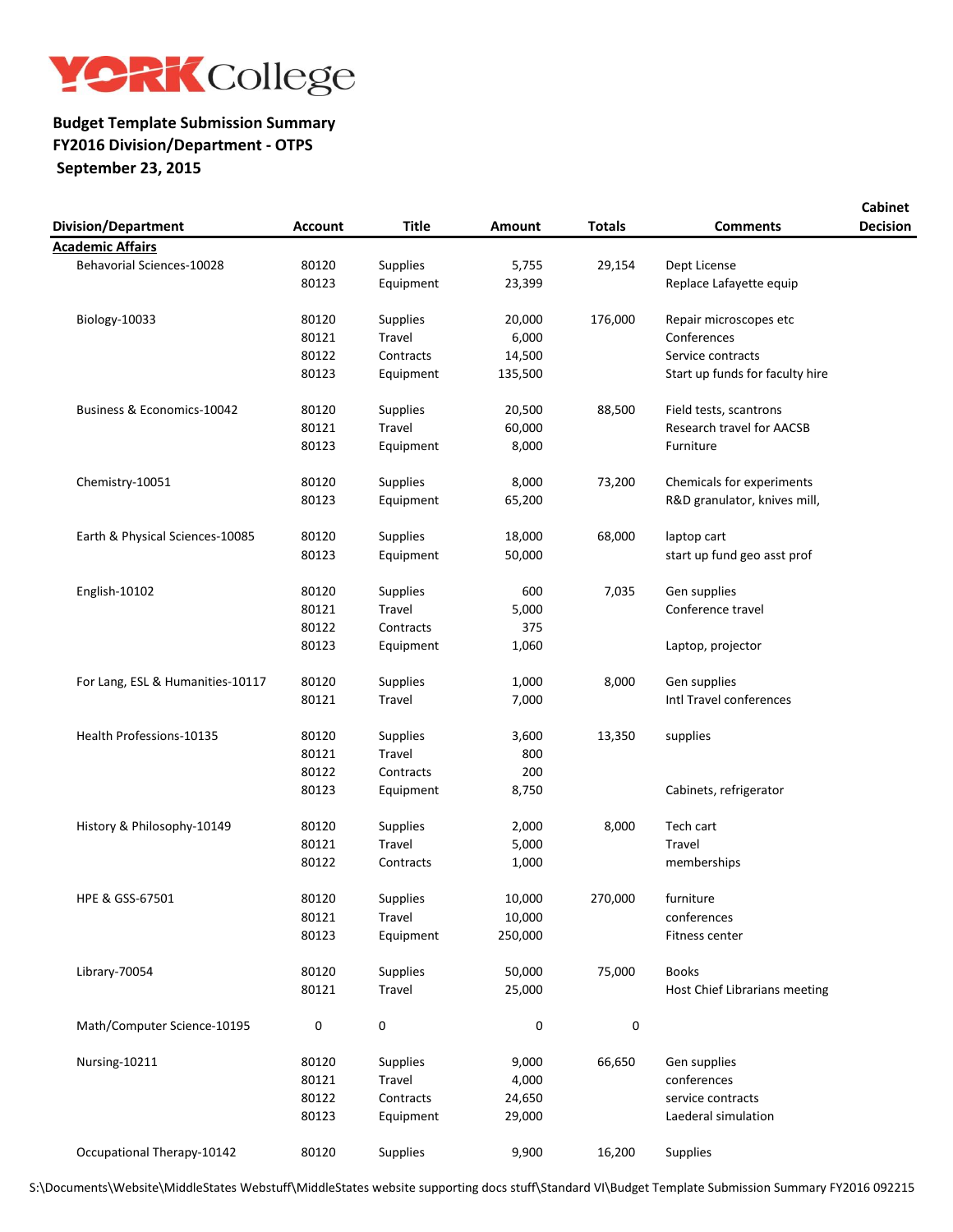

### **Budget Template Submission Summary FY2016 Division/Department - OTPS September 23, 2015**

|                                     |                |                 |           |               | <b>Cabinet</b>                                          |
|-------------------------------------|----------------|-----------------|-----------|---------------|---------------------------------------------------------|
| <b>Division/Department</b>          | <b>Account</b> | <b>Title</b>    | Amount    | <b>Totals</b> | <b>Decision</b><br><b>Comments</b>                      |
|                                     | 80121          | Travel          | 300       |               | AFWC workshop                                           |
|                                     | 80122          | Contracts       | 1,000     |               |                                                         |
|                                     | 80123          | Equipment       | 5,000     |               | New equipment                                           |
| Performing & Fine Arts-10115        | 80120          | <b>Supplies</b> | 10,000    | 18,000        | Gen Supplies                                            |
|                                     | 80121          | Travel          | 3,000     |               | Research travel                                         |
|                                     | 80123          | Equipment       | 5,000     |               | Upgrade of facilities                                   |
| Registrar-80268                     | $\pmb{0}$      | None            | 0         | $\pmb{0}$     |                                                         |
| Social Work-10281                   | 80120          | Supplies        | 1,790     | 4,610         | Transfer day open house                                 |
|                                     | 80121          | Travel          | 1,920     |               | Field education                                         |
|                                     | 80122          | Contracts       | 600       |               | Scantron                                                |
|                                     | 80123          | Equipment       | 300       |               | Printer                                                 |
| Teacher Education-10090             | 80120          | Supplies        | 500       | 8,100         | Replace VHS materials                                   |
|                                     | 80121          | Travel          | 7,600     |               | AACTE conference, local travel                          |
| <b>Total Academic Affairs</b>       |                |                 | 929,799   | 929,799       |                                                         |
|                                     |                |                 |           |               |                                                         |
| <b>Administrative Affairs</b>       |                |                 |           |               |                                                         |
| Admissions-75002                    | 80120          | Supplies        | 15,500    | 132,000       | New Admission packets, promotional                      |
|                                     | 80121          | Travel          | 6,500     |               | NACAC Conf, Recruitment travel                          |
|                                     | 80122          | Contracts       | 110,000   |               | Recruitment events                                      |
| <b>Business Office-80045</b>        | 0              | 0               | 0         | 0             |                                                         |
| Budget Office-80037                 | 0              | 0               | 0         | $\mathbf 0$   |                                                         |
| Fac Planning & Operations-80048     | 80120          | Supplies        | 263,440   | 1,090,643     | Genl supplies                                           |
|                                     | 80121          | Travel          | 3,000     |               |                                                         |
|                                     | 80122          | Contracts       | 5,100     |               |                                                         |
|                                     | 80123          | Equipment       | 819,103   |               | Elevators, AC, PAC                                      |
| Human Resources-80174               | 80120          | Supplies        | 4,000     | 55,300        | Furniture                                               |
|                                     | 80121          | Travel          | 4,800     |               | <b>Emerging leaders</b>                                 |
|                                     | 80123          | Equipment       | 46,500    |               | <b>Empl Appreciation Day</b><br>College-wide Prof Devel |
| Mail Services-80203                 | $\pmb{0}$      | $\pmb{0}$       | 0         | 0             |                                                         |
| Printing Services-80251             | 0              | 0               | 0         | 0             |                                                         |
| Receiving-80054                     | 0              | 0               | 0         | 0             |                                                         |
| Public Safety-80274                 | 80123          | Equipment       | 136,000   | 136,000       | Guard booths, cameras                                   |
|                                     |                |                 |           |               | vehicle equip, surveillance                             |
| <b>Total Administrative Affairs</b> |                |                 | 1,413,943 | 1,413,943     |                                                         |
|                                     |                |                 |           |               |                                                         |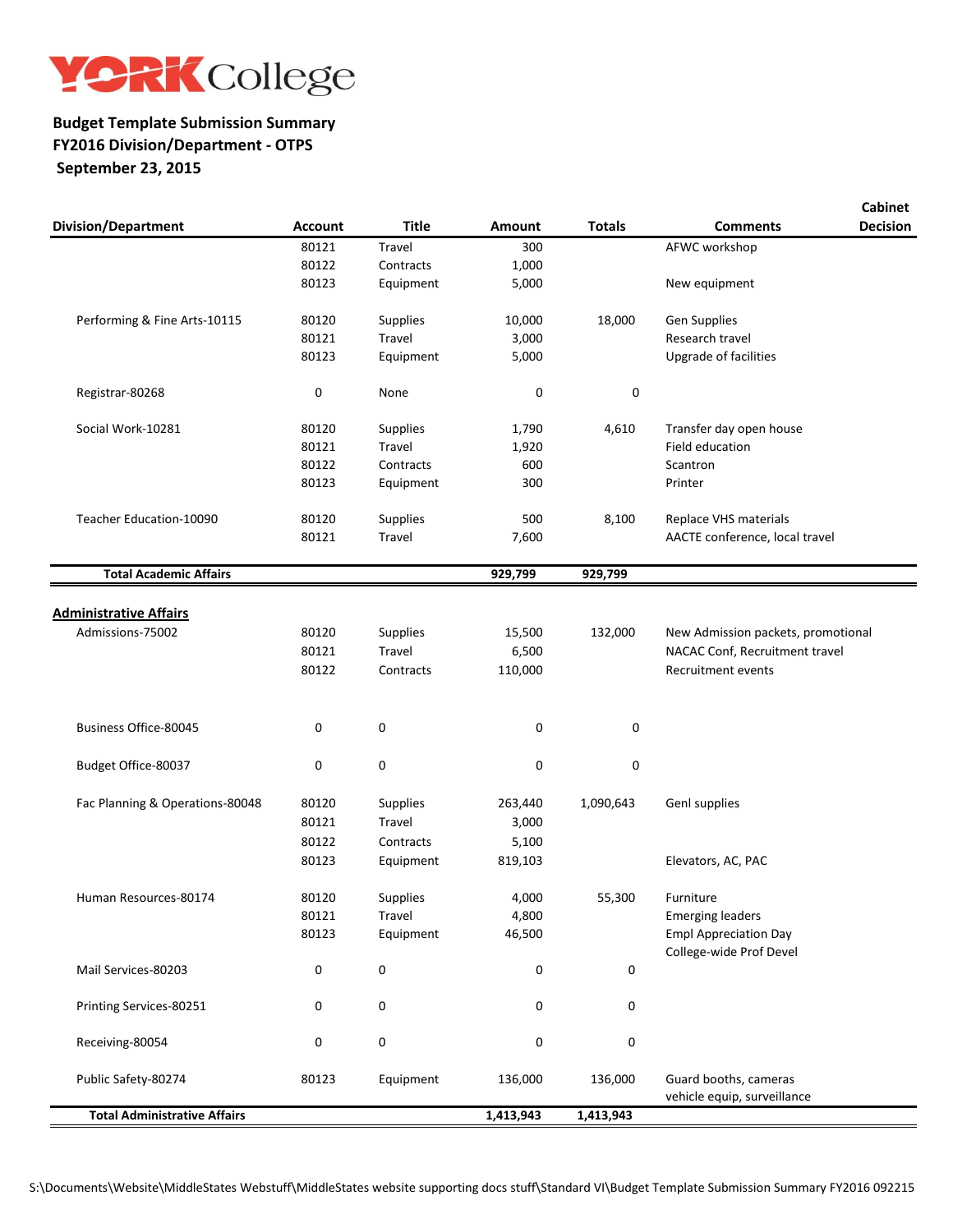

#### **Budget Template Submission Summary FY2016 Division/Department - OTPS September 23, 2015**

| <b>Division/Department</b>                                 | <b>Account</b> | <b>Title</b>  | <b>Amount</b> | <b>Totals</b> | <b>Comments</b>                | <b>Cabinet</b><br><b>Decision</b> |
|------------------------------------------------------------|----------------|---------------|---------------|---------------|--------------------------------|-----------------------------------|
| <b>Institutional Advancement</b>                           |                |               |               |               |                                |                                   |
| Institutional Advancement-80181                            | 80120          | Supplies      | 25,000        | 76,000        | <b>Promotional items</b>       |                                   |
|                                                            | 80122          | Contracts     | 45,000        |               | Advertising                    |                                   |
|                                                            | 80123          | Equipment     | 6,000         |               | 3 Macs                         |                                   |
| <b>Total Institutional Advancement</b>                     |                |               | 76,000        | 76,000        |                                |                                   |
| <b>President</b>                                           |                |               |               |               |                                |                                   |
| Office of the President                                    | 80122          | Contract      | 13,000        | 13,000        | Video Intercom security system |                                   |
| Institutional Effectiveness-80403                          | 80120          | Supplies      | 3,000         | 56,300        | Gen supplies                   |                                   |
|                                                            | 80121          | <b>Travel</b> | 45,300        |               | Middle states, Training        |                                   |
|                                                            | 80123          | Equipment     | 8,000         |               | 3 comp, 2 printers, 1 laptop   |                                   |
| Institutional Research-80185                               | 80120          | Supplies      | 5,610         | 14,610        | Surveys                        |                                   |
|                                                            | 80121          | Travel        | 5,000         |               | Confererences                  |                                   |
|                                                            | 80123          | Equipment     | 4,000         |               | Computers                      |                                   |
| <b>Total President</b>                                     |                |               | 83,910        | 83,910        |                                |                                   |
|                                                            |                |               |               |               |                                |                                   |
| <b>Student Development</b><br>Office of Student Dev.-75073 | 80120          | Supplies      | 8,000         | 36,000        | Gen supplies                   |                                   |
|                                                            | 80121          | Travel        | 12,000        |               | Prof Development               |                                   |
|                                                            | 80122          | Contracts     | 12,000        |               | Publicity materials, training  |                                   |
|                                                            | 80123          | Equipment     | 4,000         |               | Plasma screen conf room        |                                   |
| Child & Family Center-60021                                | 0              | $\mathbf 0$   | 0             | 0             |                                |                                   |
| Career Services Center-75018                               | $\mathbf 0$    | $\mathbf 0$   | 0             | $\mathbf 0$   |                                |                                   |
| Center of Disabilities-75126                               | 0              | $\mathbf 0$   | 0             | 0             |                                |                                   |
| Student Activities-75054                                   | $\mathbf 0$    | $\mathbf 0$   | $\mathbf 0$   | $\mathbf 0$   |                                |                                   |
| <b>Total Student Development</b>                           |                |               | 36,000        | 36,000        |                                |                                   |
|                                                            |                |               |               |               |                                |                                   |
| <b>Grand Total Budget Summary</b>                          |                |               | 2,539,652     | 2,539,652     |                                |                                   |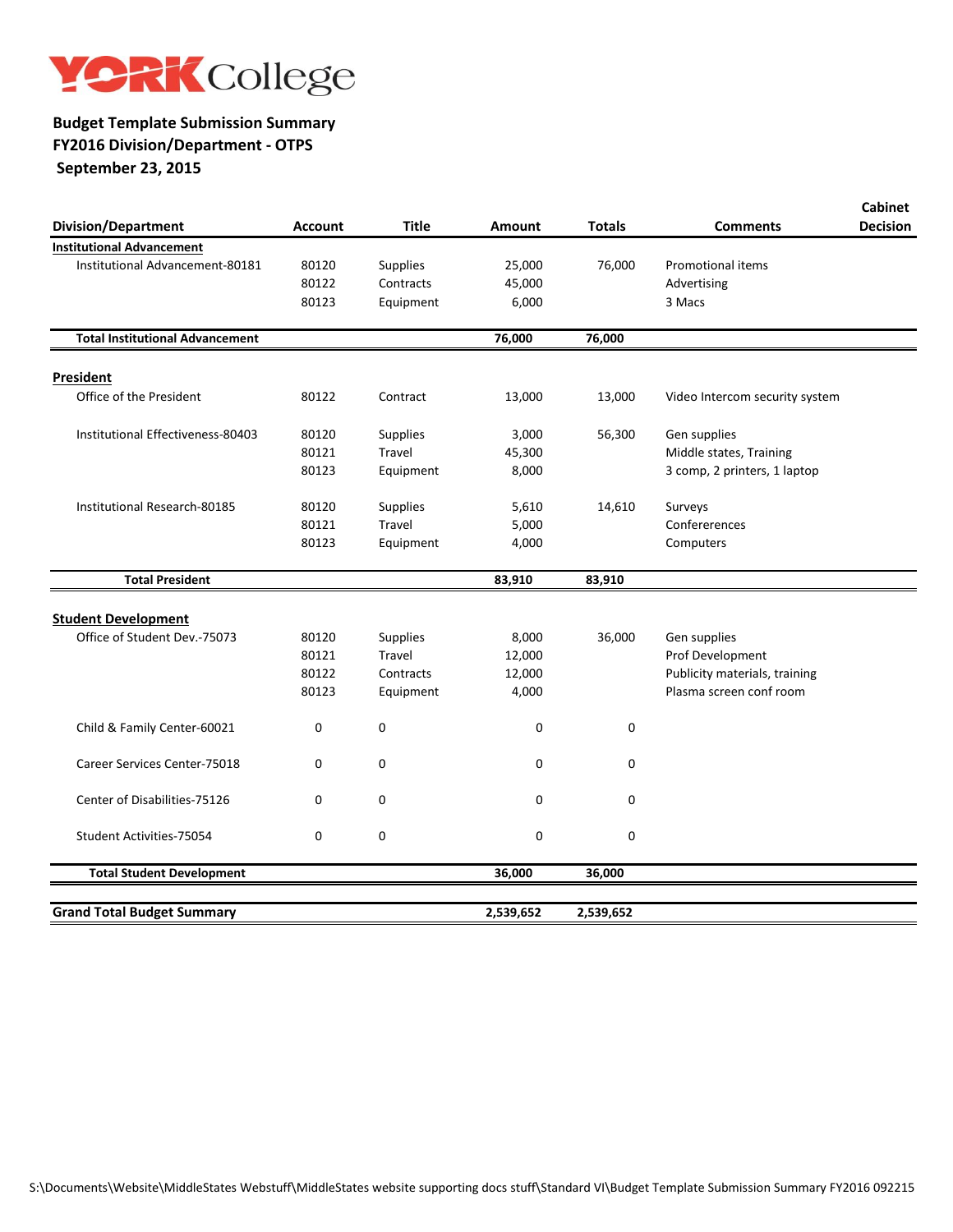

#### **Budget Template Submission Summary FY2016 Division/Department - Positions/OTPS - Summary September 23, 2015**

| <b>Division/Department</b>       | <b>Positions</b><br>Requested | <b>Salary</b> | <b>OTPS</b> | <b>Total</b> | Decision |
|----------------------------------|-------------------------------|---------------|-------------|--------------|----------|
| <b>Academic Affairs</b>          |                               |               |             |              |          |
| Accounting                       | $\mathbf{1}$                  | 65,000        | $\pmb{0}$   | 65,000       |          |
| Behavorial Sciences-10028        | 3                             | 130,000       | 29,154      | 159,154      |          |
| Biology-10033                    | 3                             | 179,898       | 176,000     | 355,898      |          |
| Business & Economics-10042       | $\overline{2}$                | 65,000        | 88,500      | 153,500      |          |
| Chemistry-10051                  | $\overline{2}$                | 101,795       | 73,200      | 174,995      |          |
| Earth & Physical Sciences-10085  | $\mathbf 1$                   | 65,000        | 68,000      | 133,000      |          |
| English-10102                    | $\overline{2}$                | 65,000        | 7,035       | 72,035       |          |
| For Lang, ESL & Humanities-10117 | $\boldsymbol{0}$              | 0             | 8,000       | 8,000        |          |
| Health Professions-10135         | $\mathbf{1}$                  | 79,242        | 13,350      | 92,592       |          |
| History & Philosophy-10149       | $\boldsymbol{0}$              | 0             | 8,000       | 8,000        |          |
| HPE & GSS-67501                  | 0                             | 0             | 270,000     | 270,000      |          |
| Library-70054                    | $\overline{2}$                | 68,024        | 75,000      | 143,024      |          |
| Math/Computer Science-10195      | 0                             | $\pmb{0}$     | $\pmb{0}$   | $\pmb{0}$    |          |
| Nursing-10211                    | $\mathbf{1}$                  | 79,242        | 66,650      | 145,892      |          |
| Occupational Therapy-10142       | 0                             | $\pmb{0}$     | 16,200      | 16,200       |          |
| Performing & Fine Arts-10115     | $\overline{2}$                | 42,302        | 18,000      | 60,302       |          |
| Registrar-80268                  | $\pmb{0}$                     | $\pmb{0}$     | $\pmb{0}$   | $\pmb{0}$    |          |
| Social Work-10281                | $\overline{2}$                | 0             | 4,610       | 4,610        |          |
| Teacher Education-10090          | 1                             | $\pmb{0}$     | 8,100       | 8,100        |          |
|                                  |                               |               |             |              |          |
| <b>Total Academic Affairs</b>    | 23                            | 940,503       | 929,799     | 1,870,302    |          |
|                                  |                               |               |             |              |          |
| <b>Administrative Affairs</b>    | $\pmb{0}$                     | 0             |             |              |          |
| Admissions-75002                 |                               |               | 132,000     | 132,000      |          |
| <b>Business Office-80045</b>     | $\mathbf{1}$                  | 95,000        | $\pmb{0}$   | 95,000       |          |
| Budget Office-80037              | $\mathbf{1}$                  | 40,129        | $\pmb{0}$   | 40,129       |          |
| Fac Planning & Operations-80048  | 9                             | 694,640       | 1,090,643   | 1,785,283    |          |
| Human Resources-80174            | $\mathbf 1$                   | 40,280        | 55,300      | 95,580       |          |